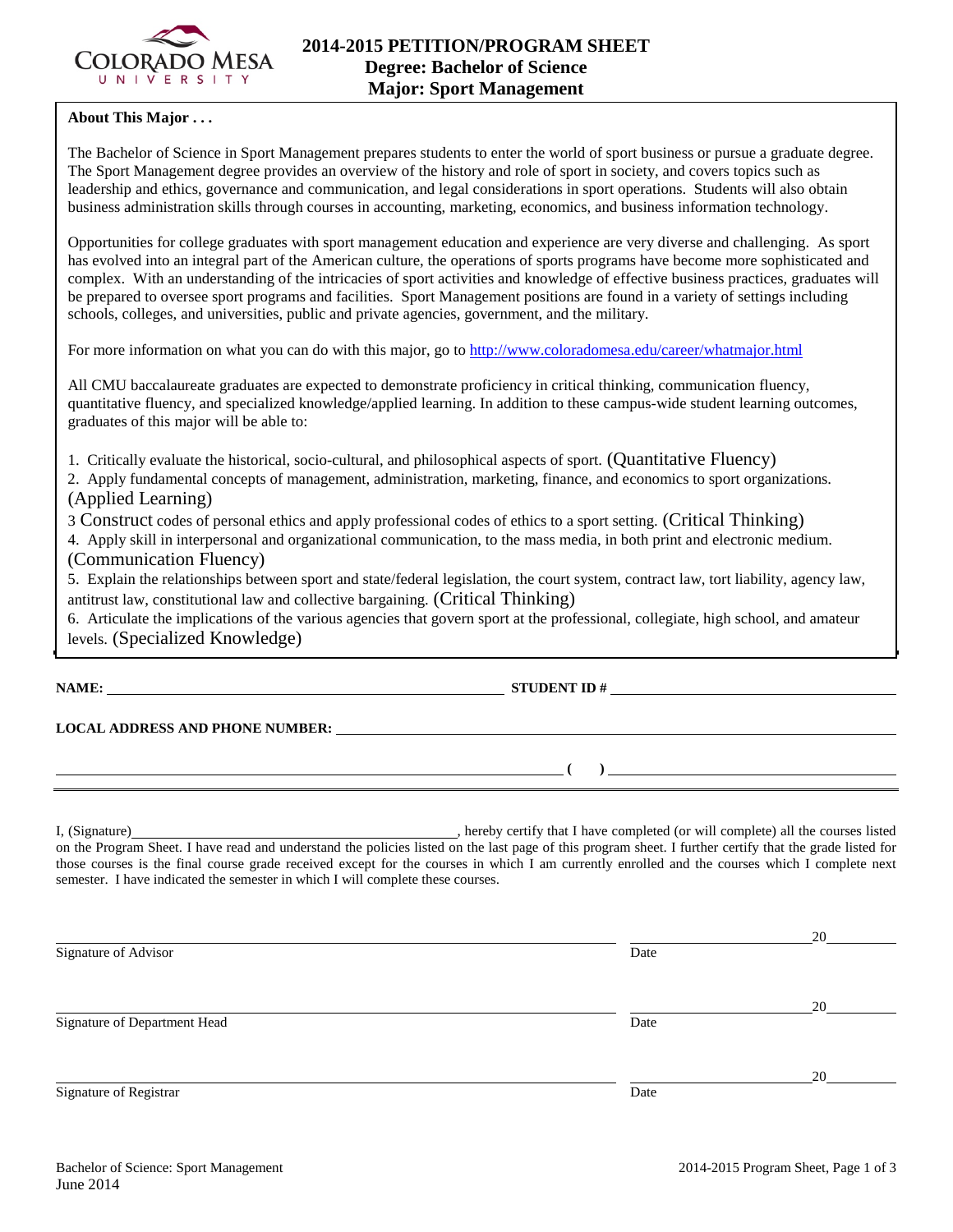#### **Students should work closely with a faculty advisor when selecting and scheduling courses prior to registration.**

Degree Requirements:

- 120 semester hours total (Students must complete a minimum of of the last 60 hours of credit at CMU, with at least 15 semester hours in major discipline courses numbered 300 or higher).
- 40 upper division credits (A minimum of 15 taken at the 300-400 course levels within the major at CMU).
- 2.00 cumulative GPA or higher in all CMU coursework
- A 2.5 GPA is required in the major courses. A "C" or higher is required in all major courses.
- Pre-collegiate courses (usually numbered below 100) cannot be used for graduation.
- A student must follow the CMU graduation requirements either from 1) the program sheet for the major in effect at the time the student officially declares a major; or 2) a program sheet for the major approved for a year subsequent to the year during which the student officially declares the major and is approved for the stude by the department head. Because a program may have requirements specific to the degree, the student should check with the faculty advisor for additional criteria. It is the student's responsibility to be aware of, and follow, all requirements for the degree being pursued. Any exceptions or substitutions must be approved by the student's faculty advisor and Department Head.
- When filling out the program sheet a course can be used only once.
- See the "Undergraduate Graduation Requirements" in the catalog for additional graduation information.

**GENERAL EDUCATION REQUIREMENTS** (31 semester hours) See the current catalog for a list of courses that fulfill the requirements below. If a course is on the general education list of options and a requirement for your major, you must use it to fulfill the major requirement and make a different selection within the general education requirement.

| Course No Title                                                                                                                                                                         |      | л<br>I<br>Sem.hrs Grade Term/Trns<br>I |
|-----------------------------------------------------------------------------------------------------------------------------------------------------------------------------------------|------|----------------------------------------|
| <b>English</b> (6 semester hours, must receive a grade of "C" or better and<br>must be completed by the time the student has 60 semester hours.)<br><b>ENGL 111 English Composition</b> | 3    | I<br>I                                 |
| <b>ENGL 112 English Composition</b>                                                                                                                                                     | 3    | I                                      |
| <b>Math:</b> MATH 113 or higher (3 semester hours, must receive a grade<br>of "C" or better, must be completed by the time the student has 60<br>semester hours.)                       |      | ŀ<br>ŀ                                 |
| MATH 113 College Algebra<br>*3 credits apply to the General Ed requirements and 1 credit applies to<br>elective credit                                                                  | $4*$ | I<br>I                                 |
| Humanities (3 semester hours)                                                                                                                                                           |      | ļ<br>ľ                                 |
| Social and Behavioral Sciences (6 semester hours)                                                                                                                                       |      | ź                                      |
| <b>Natural Sciences</b> (7 semester hours, one course must include a lab)                                                                                                               |      |                                        |
| the control of the control of the control of                                                                                                                                            |      |                                        |

**History** (3 semester hours) HIST \_\_\_\_ \_\_\_\_\_\_\_\_\_\_\_\_\_\_\_\_\_\_\_\_\_\_\_\_ \_\_\_\_ \_\_\_\_\_ \_\_\_\_\_\_\_\_

| Course No Title                           |                                                            |   | Sem.hrs GradeTerm/Trns                                      |
|-------------------------------------------|------------------------------------------------------------|---|-------------------------------------------------------------|
| <b>Fine Arts</b> (3 semester hours)       |                                                            |   |                                                             |
|                                           | <b>OTHER LOWER DIVISION REQUIRMENTS (6 semester hours)</b> |   |                                                             |
| <b>Kinesiology</b> (3 semester hours)     |                                                            |   |                                                             |
| KINE 100 Health and Wellness              |                                                            |   | the control of the control of the con-                      |
|                                           |                                                            |   | <u> 1989 - Andrea Station Books, amerikansk politiker (</u> |
|                                           |                                                            |   |                                                             |
| <b>Applied Studies</b> (3 semester hours) |                                                            |   |                                                             |
|                                           |                                                            |   |                                                             |
|                                           |                                                            |   |                                                             |
|                                           | <b>FOUNDATION COURSES (6 semester hours)</b>               |   |                                                             |
|                                           | MARK 231 Principles of Marketing                           | 3 |                                                             |
|                                           | MANG 201 Principles of Management                          | 3 |                                                             |

### **SPORT MANAGEMENT MAJOR REQUIREMENTS**

(55semester hours) A 2.5 GPA is required in the major courses. A "C" or higher is required in all major courses.

#### **Required Courses (55semester hours)**

| <b>CISB 101</b>  | <b>Business Info Technology</b> | 3  |  |
|------------------|---------------------------------|----|--|
| <b>ACCT 201</b>  | Principles of Financial         |    |  |
|                  | Accounting                      | 3  |  |
| ECON 201         | Principles of Macroeconomics    | 3  |  |
| ECON 202         | Principles of Microeconomics    | 3  |  |
| <b>KINE 200</b>  | History & Philosophy of Sport   |    |  |
|                  | & Physical Education            | 3  |  |
| <b>KINE 205</b>  | Intro to Sport Management       | 3  |  |
| <b>KINE 335</b>  | Sport in Society                | 3  |  |
| <b>KINE 340</b>  | <b>Sport Operations</b>         | 3  |  |
| <b>KINE 350</b>  | Leadership and Ethics in Sport  | -3 |  |
| <b>KINE 342</b>  | Sport Law & Risk Management 3   |    |  |
| <b>KINE 345</b>  | Survey of Economics and         |    |  |
|                  | Finance in Sport                | 3  |  |
| <b>KINE 401</b>  | Org. Ad./Legal Considerations   |    |  |
|                  | in PE and Sport                 | 3  |  |
| <b>KINE 402</b>  | <b>Sport Marketing</b>          | 3  |  |
| <b>KINE 406</b>  | Governance and Communication    |    |  |
|                  | in Sport                        | 3  |  |
| <b>KINE 494A</b> | Sport Mgmt Senior Seminar       |    |  |
| <b>KINE 499</b>  | Internship                      | 12 |  |
|                  |                                 |    |  |

**Electives** (All college level courses appearing on your final transcript, **not listed above** that will bring your total semester hours to 120 hours. (22semester hours; 3additional upper division hours are needed.) \*MATH 113 College Algebra 1